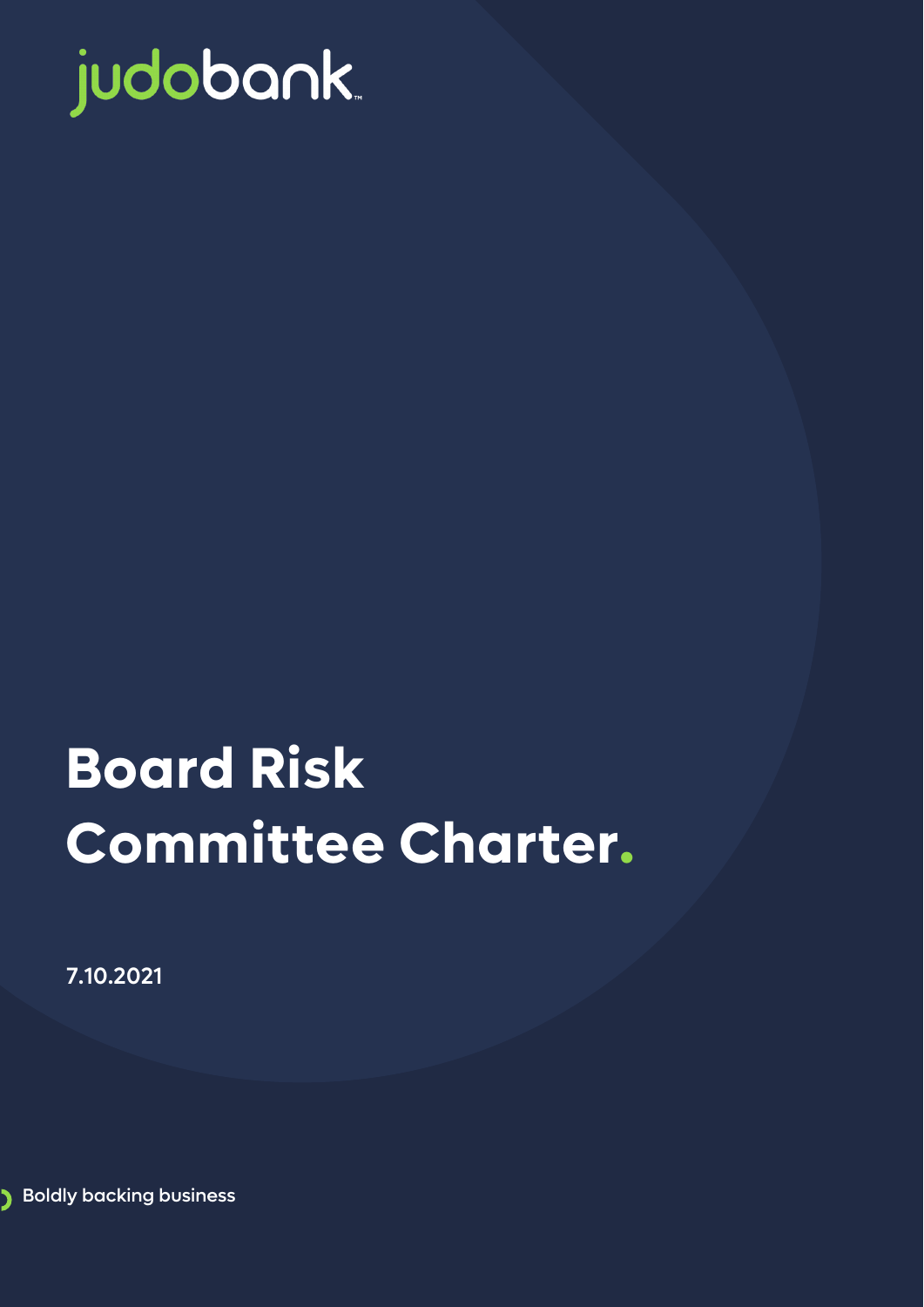#### **Contents.**

#### judobank.

| 1. | Introduction.                                        | 3 |
|----|------------------------------------------------------|---|
| 2. | Purpose.                                             | 3 |
| 3. | Membership.                                          | 3 |
| 4. | Authority.                                           | 3 |
| 5. | <b>Responsibilities and Duties of the Committee.</b> | 4 |
| 6. | Attendance.                                          | 6 |
|    | 7. Meetings.                                         | 6 |
| 8. | Voting.                                              | 6 |
| 9. | <b>Review of the Committee.</b>                      | 7 |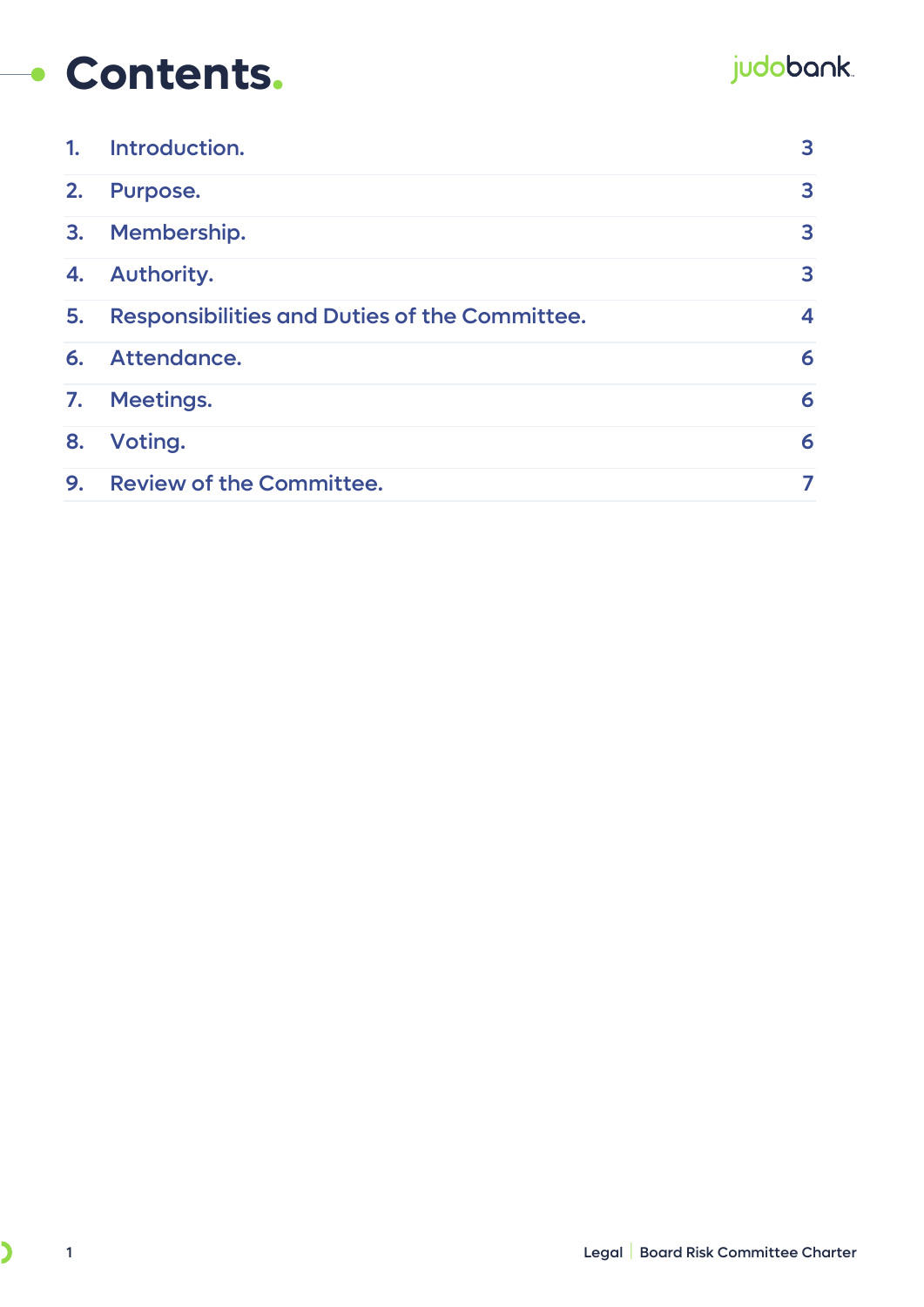## <span id="page-2-0"></span>**1. Introduction.**

- 1.1 The boards of Judo Capital Holdings Limited and Judo Bank Pty Ltd (collectively "Judo") (the "Board") is responsible for the objective oversight and implementation of Judo's risk management framework<sup>[1](#page-2-4)</sup> ("RMF") which is contained within Judo's Risk Management Strategy ("RMS").
- 1.2 This charter sets out the role, composition and responsibilities of the Board Risk Committee ("Committee"), a committee established by the Board.
- <span id="page-2-1"></span>1.3 The Committee's role is to assist the Board to fulfil its responsibilities in relation to Judo's risk appetite statement ("RAS"), RMS, RMF and risk culture<sup>[2](#page-2-5)</sup>.

### **2. Purpose.**

- 2.1 The purpose of the Committee is to advise and assist the Board to fulfill its responsibilities in relation to Judo's risk management including strategies, policies, frameworks for implementation and how these support Judo's business strategy and culture.
- 2.2 In discharging its responsibilities, the Board has delegated authority to the Committee in accordance with the provisions of this charter as well as any powers conferred by statute, regulation or regulatory authority requirements.
- 2.3 The Board may place reasonable reliance on the Committee's advice and recommendations as it deems necessary.

<span id="page-2-2"></span>

- 3.1 The Committee will comprise at least three directors, a majority of whom shall be 'independent' directors as determined by resolution of the Board. All members of the Committee will be non-executive directors.
- 3.2 The Chair of the Committee will be appointed by the resolution of the Board and will be an independent director. The Chair of the Board may be a member of the Committee however cannot be its Chair. Should the Chair of the Committee be absent from a meeting, the members of that Committee present will appoint another independent director as Chair for that particular meeting (other than the Chair of the Board).
- 3.3 The membership of the Committee will be reviewed annually by the Board, or as deemed necessary by the Board. Committee members are to, between them, have the necessary technical knowledge and sufficient understanding the industry in which Judo operates, to be able to discharge the Committee's responsibilities and duties (as set out in paragraph 5 below) effectively.
- 3.4 Each member of the Committee must be available to meet with representatives of APRA on request.
- 3.5 To ensure the flow of relevant information, there shall be some common membership between the Committee and the Board Audit Committee (as determined by the Board).
- 3.6 The Company Secretary will be responsible for keeping membership records.

<span id="page-2-3"></span>

- 4.1 The Board authorises the Committee, within the scope of its responsibilities to:
	- a. monitor, advise on and, where applicable, approve all matters falling within its purpose and duties as set out in this charter or as directed by the Board;

judobank.

<span id="page-2-4"></span><sup>1</sup> CPS510 -101

<span id="page-2-5"></span><sup>2</sup> CPS220 – Objectives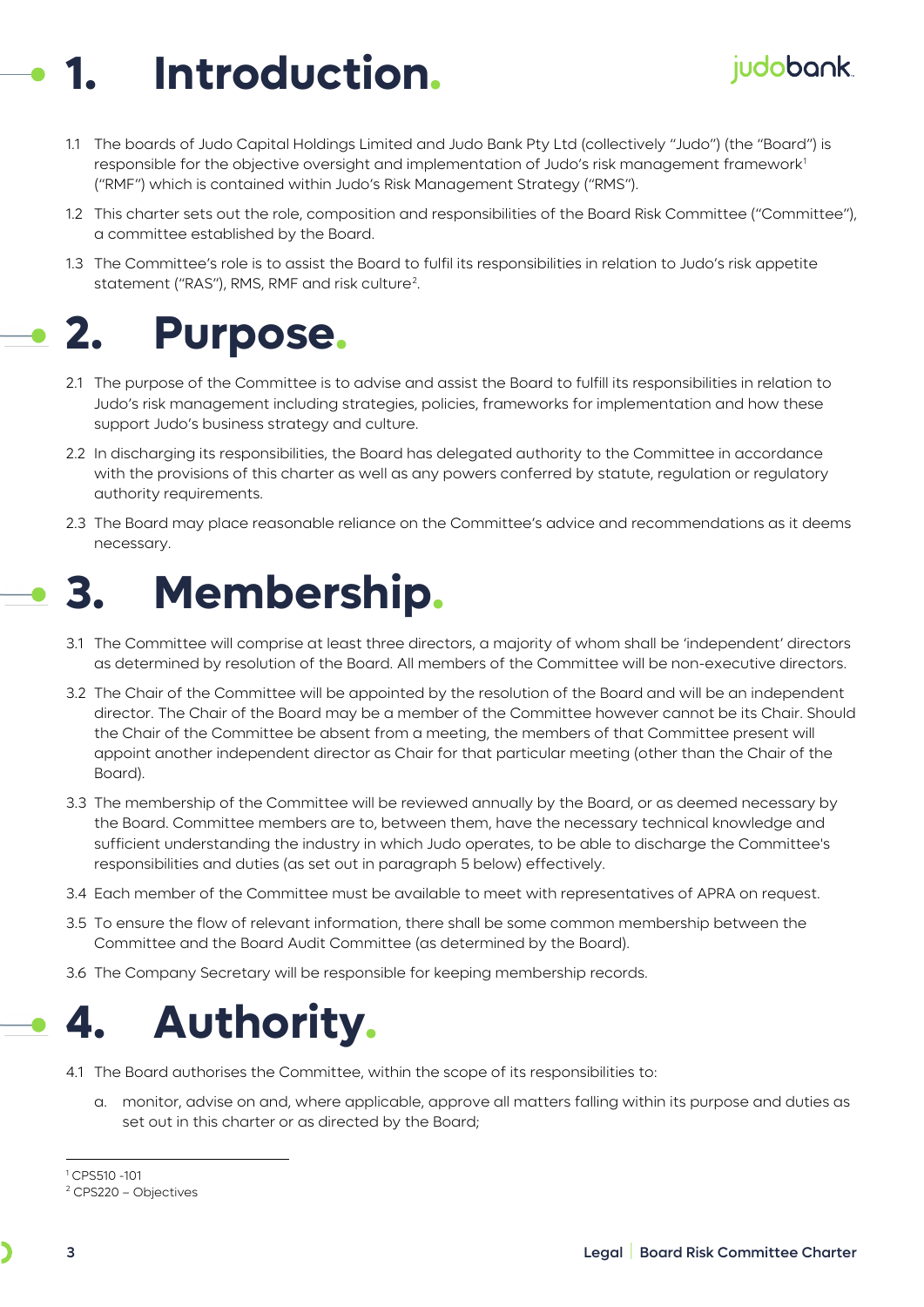#### judobank.

- b. seek any information it requires to satisfy itself as to the adequacy of the risk management functions from the Chief Executive Officer ("CEO"), Chief Risk Officer ("CRO"), or Chief Financial Officer ("CFO"). The Committee shall have unfettered access to senior management, any employees or any internal or external parties at any time, to request relevant and additional information or seek explanations as it deems necessary; and
- c. obtain, at the expense of the Judo, external legal or other independent professional advice or to arrange for the attendance at meetings, at the expense of the Judo, of outside parties with relevant experience and expertise if it considers this necessary.
- 4.2 The Committee does not take action or make decisions on behalf of the Board unless specifically mandated. The Committee is not responsible for the day-to-day management functions or operation of the business. However, the Board may consider advice from the Committee in relation to its RAS and the effectiveness of the RMF.
- 4.[3](#page-3-1) The Board has delegated authority to the CRO<sup>3</sup> for the day-to-day oversight of risk management within Judo and has authorised approved delegated authority limits to approve operational and credit risk exposures within certain parameters as specified in the RAS, RMF or the Delegation Framework.
- 4.4 The Board has delegated authority to the Committee to approve credit exposure limits in excess of those authorised delegated authority limits and other matters within the RAS or RMF.
- 4.5 The Committee may delegate its authority in accordance with the Board Delegation Framework provided such delegation is recorded in its minutes.

## <span id="page-3-0"></span>**5. Responsibilities and Duties of the Committee.**

- 5.1 The Management team is responsible for implementing and maintaining appropriate risk management principles, policies, processes and internal controls designed to identify, monitor and manage risk.
- 5.2 The Management Board Risk Committee provides oversight of the responsibilities of the Management team and is responsible for the preparation, provision and integrity of information. The Management Board Risk Committee shall report to the Committee on all matters about which the Committee or Board should be informed of, or provided assurance, in relation to risk.
- 5.3 The responsibilities and duties of the Committee are:
	- a. To advise the Board of Judo's RAS, RMF and RMS and to endorse for approval by the Board on an annual basis;[4](#page-3-2)
	- b. To review the external review of the effectiveness, adequacy and appropriateness of Judo's RMF completed at least once every three years;<sup>[5](#page-3-3)</sup>
	- c. To receive and review reports from Management or any Board Committee on any significant breaches of, or material deviation from, the RAS, RMF and / or RMS, any material incident involving fraud or a break-down of risk controls; and resolution of significant risk matters and incidents, including monitoring Management's remediation plans.
	- d. To consider, review and if deemed satisfactory, approve credit exposures outside the Judo delegated lending authorities (Judo Lending Authority Framework);[6](#page-3-4)

<span id="page-3-1"></span> $3$  CPS220 – 38

<span id="page-3-2"></span> $4$  CPS510 – 108 (a), CPS 220 – 9 (a)

<sup>5</sup> CPS 220 - 45

<span id="page-3-4"></span><span id="page-3-3"></span><sup>6</sup> APS220 -19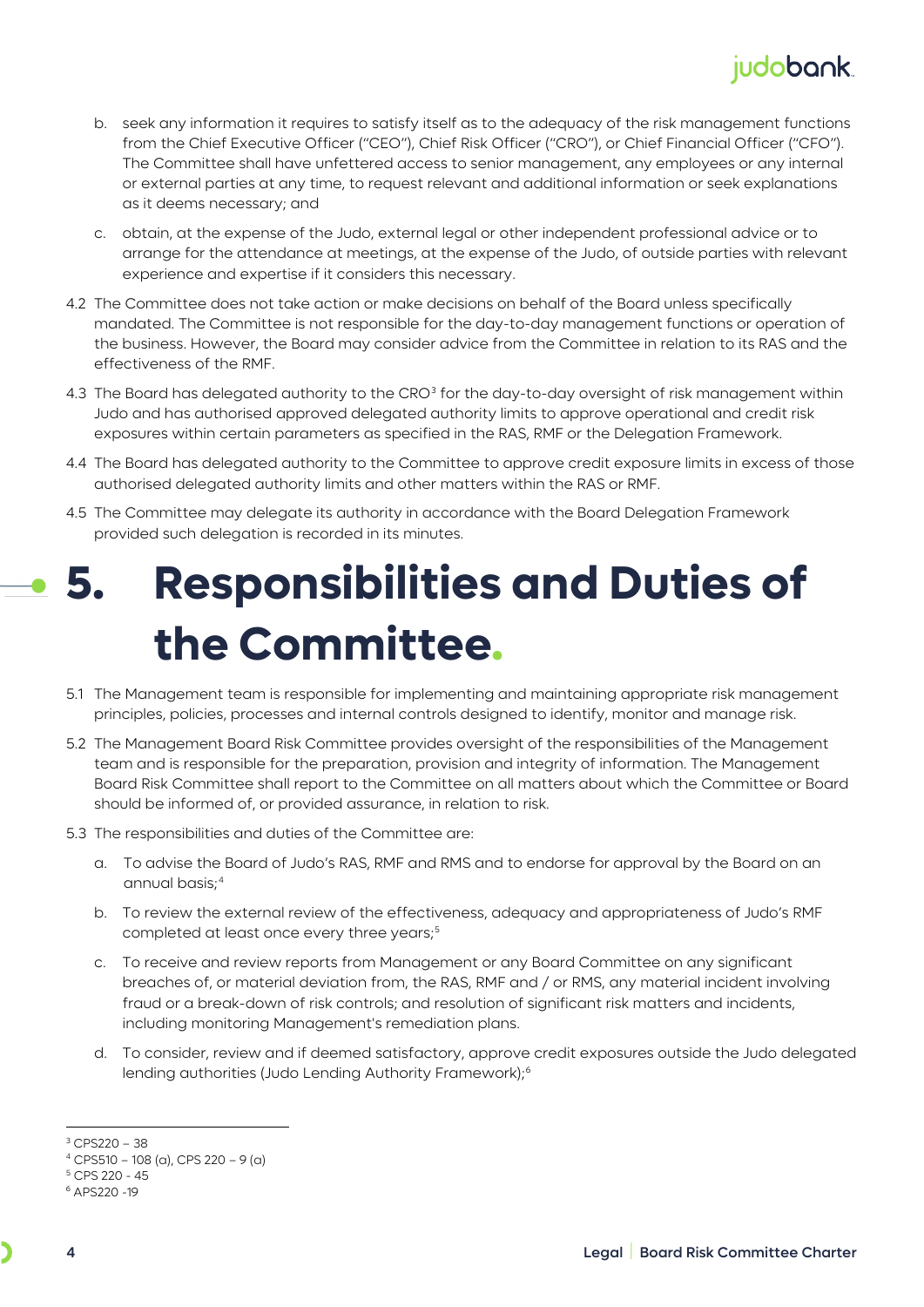

- e. To provide constructive challenge of the Management team's decisions on all aspect of risk management arising from Judo's activities;<sup>[7](#page-4-0)</sup>
- f. To provide oversight that all material risks relevant to Judo have been appropriately identified, managed and reported to the Board in accordance with the RMF, RAS and RMS;<sup>[8](#page-4-1)</sup>
- g. To review the continuing independence, integrity and effectiveness of the CRO and the risk management functions;<sup>[9](#page-4-2)</sup>
- h. To provide oversight of the Management Board's implementation and operation of the RMS<sup>10</sup>, Judo's operational structure in order to facilitate effective risk management<sup>[11](#page-4-4)</sup> and adequate risk management resources;<sup>[12](#page-4-5)</sup>
- i. To review emerging risk issues or changes anticipated in the economic, business and regulatory environment (including consideration of emerging trends) and other factors considered relevant to the RAS, to monitor them and advise the Board of any new risks or opportunities that could have a significant financial, regulatory or reputational impact;
- j. To review and, if deemed satisfactory, recommend the approval of Judo's Internal Capital Adequacy Assessment Process and to provide oversight of Judo's current and future risk position relative to its risk appetite and capital strength;<sup>[13](#page-4-6)</sup>
- k. To support and assist the Board Remuneration and Nominations Committee as necessary in relation to the management of risk through Judo's Remuneration Policy including reviewing the performance and setting the objectives of the CRO, and ensuring the CRO has unfettered access to the Board and the Committee;<sup>[14](#page-4-7)</sup>
- l. To have oversight on the appointment or dismissal of the CRO and discuss with APRA the reasons for removal within 10 business days;<sup>[15](#page-4-8)</sup>
- m. To review, consider and approve Judo's large exposures criteria for the purpose of reporting such exposures to the Management Board and this Committee;
- n. To review, consider and approve Judo's risk grading system for managing Judo's credit risk exposure;
- o. To review and have oversight of the effectiveness of the Judo Compliance Framework including any anti-money laundering program and to monitor any material breaches or deviation from Judo's Compliance Framework;
- p. To review and, if deemed satisfactory, recommend to the Board for approval frameworks and policies for Judo's:
	- i. measurement and reporting of impaired assets; and
	- ii. assessment and monitoring of collateral values;
- q. To oversee Judo's insurance program, having regard to Judo's business and the insurable risk associated with its business.
- r. To review any frameworks and policies relevant to the RMS and to advise the Board on their effectiveness or, where the Committee has been delegated authority to approve changes to the relevant policy, procedures or framework, to vary or approve it;<sup>[16](#page-4-9)</sup>and

<span id="page-4-0"></span> $7$  CPS 510 – 108 (d)<br> $8$  CPS 220 – 9 (c)

<span id="page-4-2"></span><span id="page-4-1"></span><sup>&</sup>lt;sup>9</sup> CPS510 -108 (c) & (d), CPS 220 - 39<br><sup>10</sup> CPS 510 – 103, 108 (c)

<span id="page-4-4"></span><span id="page-4-3"></span> $11$  CPS 220 – 9(d)<br> $12$  CPS 220 – 9 (f)

<span id="page-4-6"></span><span id="page-4-5"></span><sup>13</sup> CPS510 -108(b)

<span id="page-4-7"></span><sup>14</sup> CPS510-108(e)

<span id="page-4-9"></span><span id="page-4-8"></span><sup>&</sup>lt;sup>15</sup> CPS510 -108 (f), 109<br><sup>16</sup> CPS 220 – 9 (e)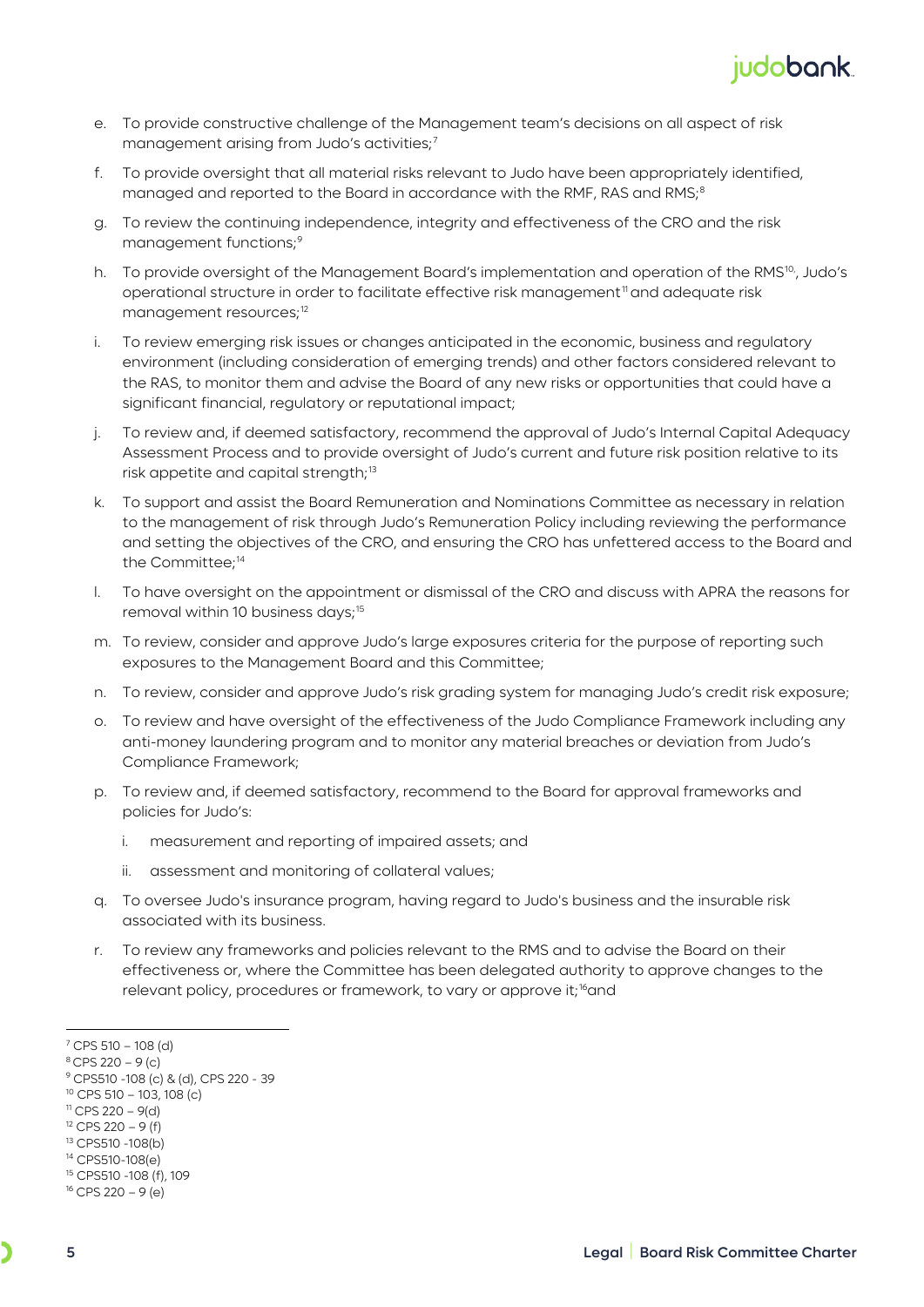

s. To perform the diligence required to satisfy the Committee and subsequently recommend to the Board, the making of the annual risk management declaration (as set out in Attachment A, Prudential Standard CPS 220 Risk Management Declaration).<sup>[17](#page-5-3)</sup>

### <span id="page-5-0"></span>**6. Attendance.**

- 6.1 The CEO and directors of the Board who are not members of the Committee are entitled to attend Committee meetings and may request to receive copies of the papers.
- 6.2 The CRO (or his/her nominee, subject to prior clearance by the Chair) shall attend all relevant sections of the Committee meetings.<sup>[18](#page-5-4)</sup>

## <span id="page-5-1"></span>**7. Meetings.**

- 7.1 The Committee shall meet every second month or more frequently if so required.
- 7.2 A quorum for a meeting shall consist of not less than half of the Committee members eligible to vote on a matter.
- 7.3 The Chair and the Company Secretary will be responsible for setting the agenda for each meeting subject to input from any Committee member.
- 7.4 Subject to the prior consent of the members, a Committee meeting may take place using any form of technology that the Chair deems appropriate.
- 7.5 The Chair may, in his/her discretion, determine that the Committee's approval authority be delegated to a group comprising not less than three members of the Committee.
- 7.6 The Chair shall, to the extent possible, act as the liaison between the Management Board and the Committee members.
- 7.7 The agenda and supporting documentation will be circulated to the Committee members within a reasonable period in advance of each meeting. The Company Secretary of the Committee will circulate minutes of meetings to members of the Committee and the Board within a reasonable period following each meeting.
- 7.8 Risk is to be a standard agenda item for the Board meetings upon which the CRO is to report. Copies of the Committee minutes, together with such reports received by the Committee as are deemed appropriate, will be included in the monthly Board reports. The Chair of the Committee will update the Board with a verbal report at the Board meeting following each Committee meeting.

#### <span id="page-5-2"></span>**8. Voting.**

- 8.1 Each member present at a Committee meeting, including the Chair, has one vote.
- 8.2 In the event that votes are deadlocked, the Chair does not have a casting vote.
- 8.3 Any Committee member with a real or perceived conflict of interest, may not:
	- a. be present at a meeting while the matter is being considered by the Committee; and
	- b. vote on the matter being considered by the Committee,

unless the other members of the Committee agree otherwise.

<span id="page-5-3"></span><sup>17</sup> CPS220 – 49

<span id="page-5-4"></span><sup>18</sup> CS510 -111